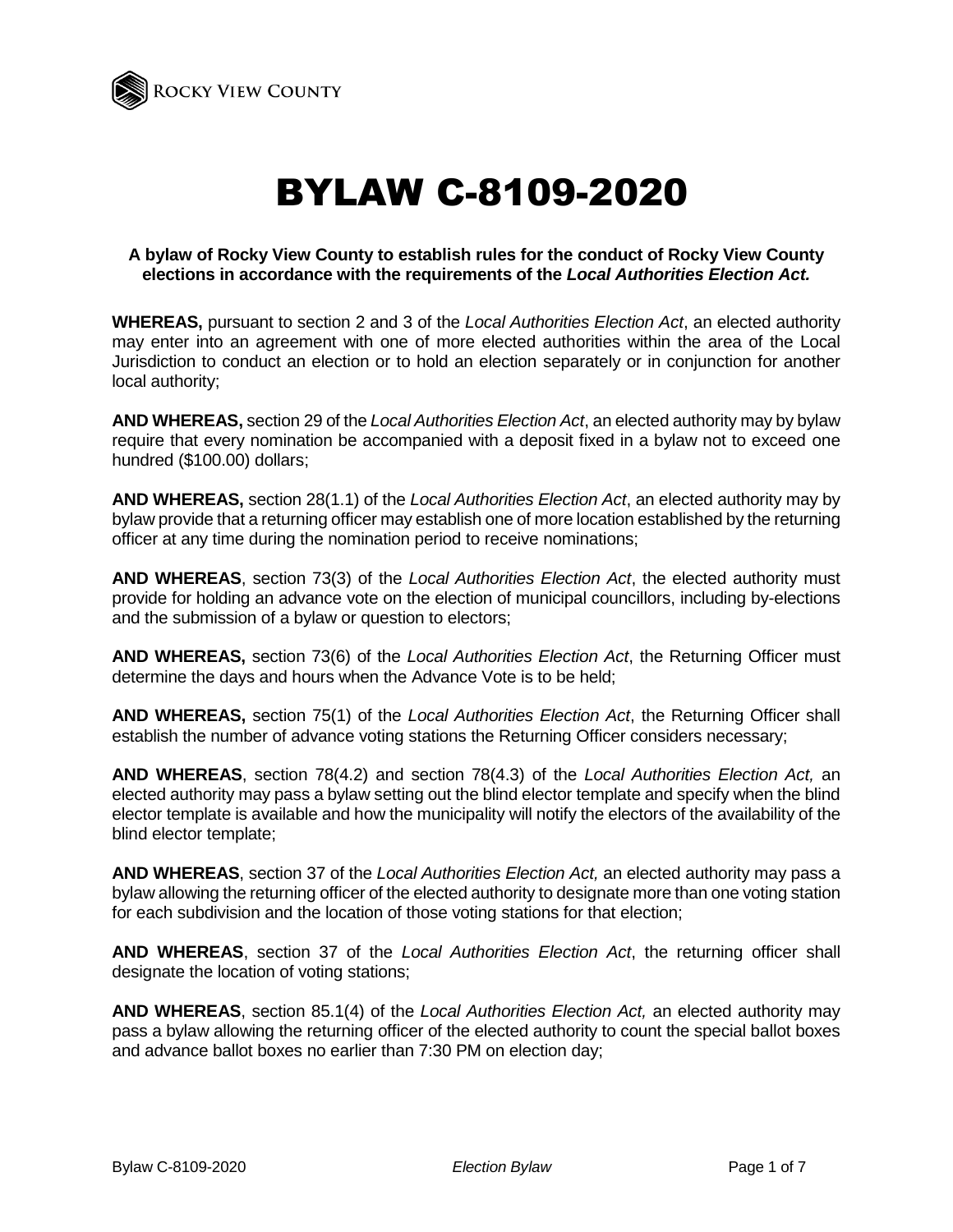

**AND WHEREAS**, section 13(1) of the *Local Authorities Election Act,* an elected authority may, by resolution appoint a returning officer for the purposes of conducting elections, by-election or vote on a question or bylaw under the *Local Authorities Election Act;*

**AND WHEREAS**, section 13(2.1) of the *Local Authorities Election Act,* an elected authority must, by resolution, appoint a substitute returning officer for the purposes of conducting elections, byelection or vote on a question or bylaw;

**AND WHEREAS**, section 33 of the *Local Authorities Election Act,* an elected authority may by a bylaw provide how a an elected authority is to respond if a candidate for an elected authority dies after being nominated;

**AND WHEREAS**, section 46(2) of the *Local Authorities Election Act,* an Elected Authority may by a bylaw provide that a voting station is to be open before 10 AM;

**NOW THEREFORE** the Council of Rocky View County enacts as follows:

#### **Title, Purpose, Application, and Definition**s

- 1 This bylaw may be cited as the *Election Bylaw*.
- 2 The purpose of this bylaw is to establish rules for conducting Rocky View County elections held in accordance with the *Local Authorities Election Act*.
- 3 This bylaw applies to elections conducted by Rocky View County under the *Local Authorities Election Act*.
- 4 Words in this bylaw have the same meaning as set out in the *Local Authorities Election Act* except for the definitions provided in Schedule 'A' of this bylaw.

#### **Joint Elections**

- 5 When Rocky View County conducts an election in conjunction with another elected authority, this bylaw applies to the election conducted for that elected authority.
- 6 The Chief Administrative Officer is authorized to negotiate and enter into agreements on behalf of Rocky View County for conducting elections for other elected authorities.

## **Appointment of Returning Officer and Substitute Returning Officer**

- 7 The appointment of a Returning Officer for the purposes of conducting elections under the *Local Authorities Election Act* is established by Rocky View County's *Chief Administrative Officer Bylaw* and associated *Chief Administrative Officer Delegation Order*.
- 8 The Returning Officer is responsible for exercising all the duties, functions, and powers of a Returning Officer under the *Local Authorities Election Act* and this bylaw.
- 9 The appointment of a Substitute Returning Officer is made by Council resolution on a recommendation by the Returning Officer no later than June 30 of the year in which the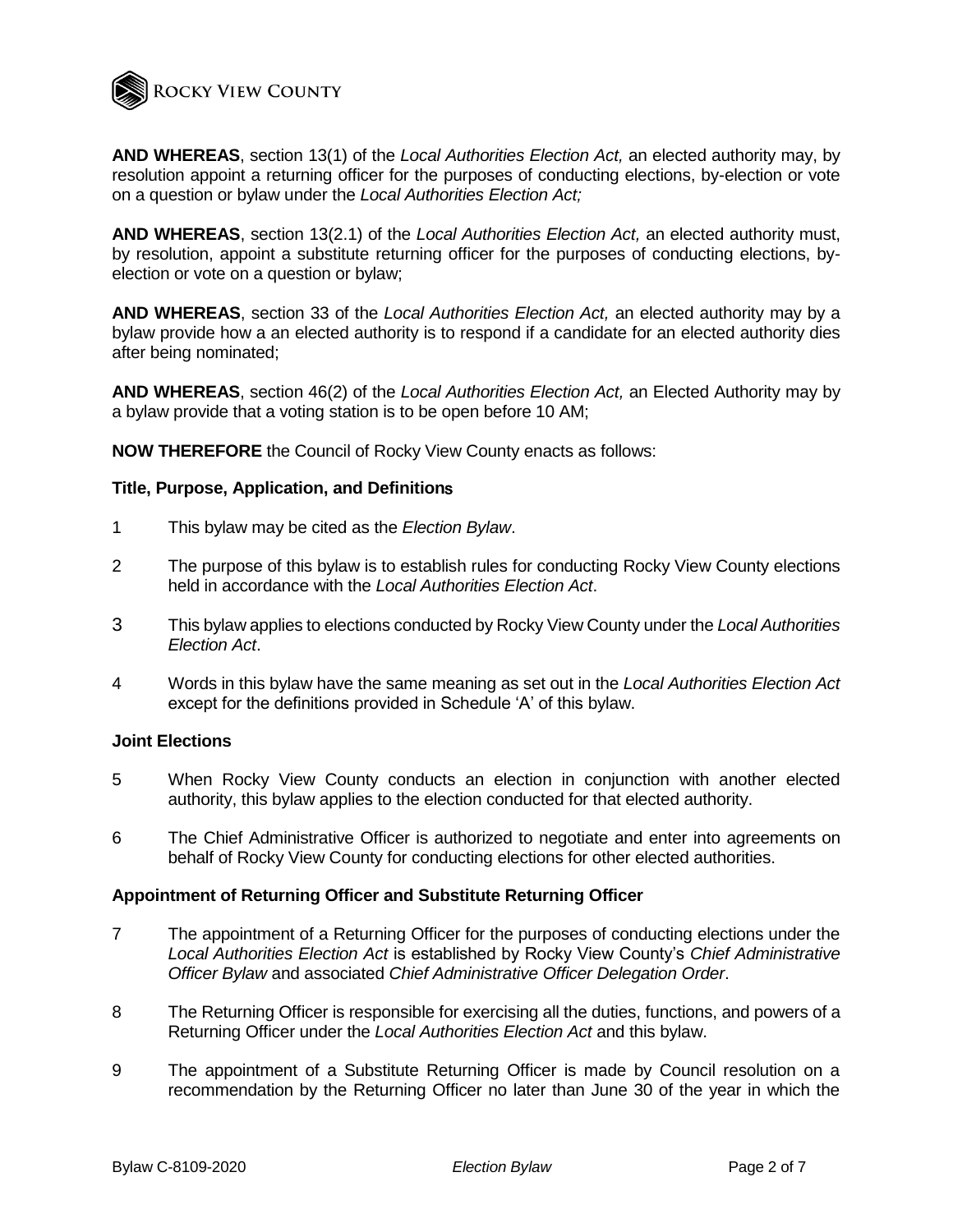

general election is to be held, or for a by-election or vote on a question or bylaw that fixes the day for the by-election or vote on a question or bylaw

10 The Substitute Returning Officer is responsible for exercising all the duties, functions, and powers of a Returning Officer under the *Local Authorities Election Act* and this bylaw when the Returning Officer is incapable of performing those duties, functions, and powers.

#### **Nominations and Withdrawal of Nominations**

- 11 Nominations for a candidate for the office of councillor must be made in person at the County Hall.
- 12 Every nomination for a candidate for the office of councillor must be accompanied by a deposit of \$100.00 by certified cheque or money order payable to Rocky View County.
- 13 A person nominated as a candidate may withdraw their nomination any time during the nomination period in accordance with section 32 of the *Local Authorities Election Act*, subject to the following:
	- (1) the person withdrawing their nomination must provide their withdrawal in writing to the Returning Officer;
	- (2) the withdrawal must include the person's name and the office for which they were nominated, and the withdrawal must be signed and dated by the person; and
	- (3) the person's withdrawal is effective on the date written notice is received by the Returning Officer in accordance with section 13(2) of this bylaw.

#### **Death of a Candidate**

14 If a candidate dies after being nominated, the Returning Officer will provide notice of the death of the candidate at a conspicuous location in all relevant voting stations.

#### **Blind Elector Template**

- 15 Blind elector templates will be made available during the hours of an advance vote at the location of the advance vote.
- 16 Rocky View County will provide notification of the availability of blind elector templates in conjunction with the notification of the advance vote.

#### **Advance Votes**

- 17 The Returning Officer shall conduct an advance vote for each election held in accordance with section 37 and 73 the *Local Authorities Election Act* and is authorized to determine the following:
	- (1) the location of the advance vote; and
	- (2) the days and hours when the advance vote will be held.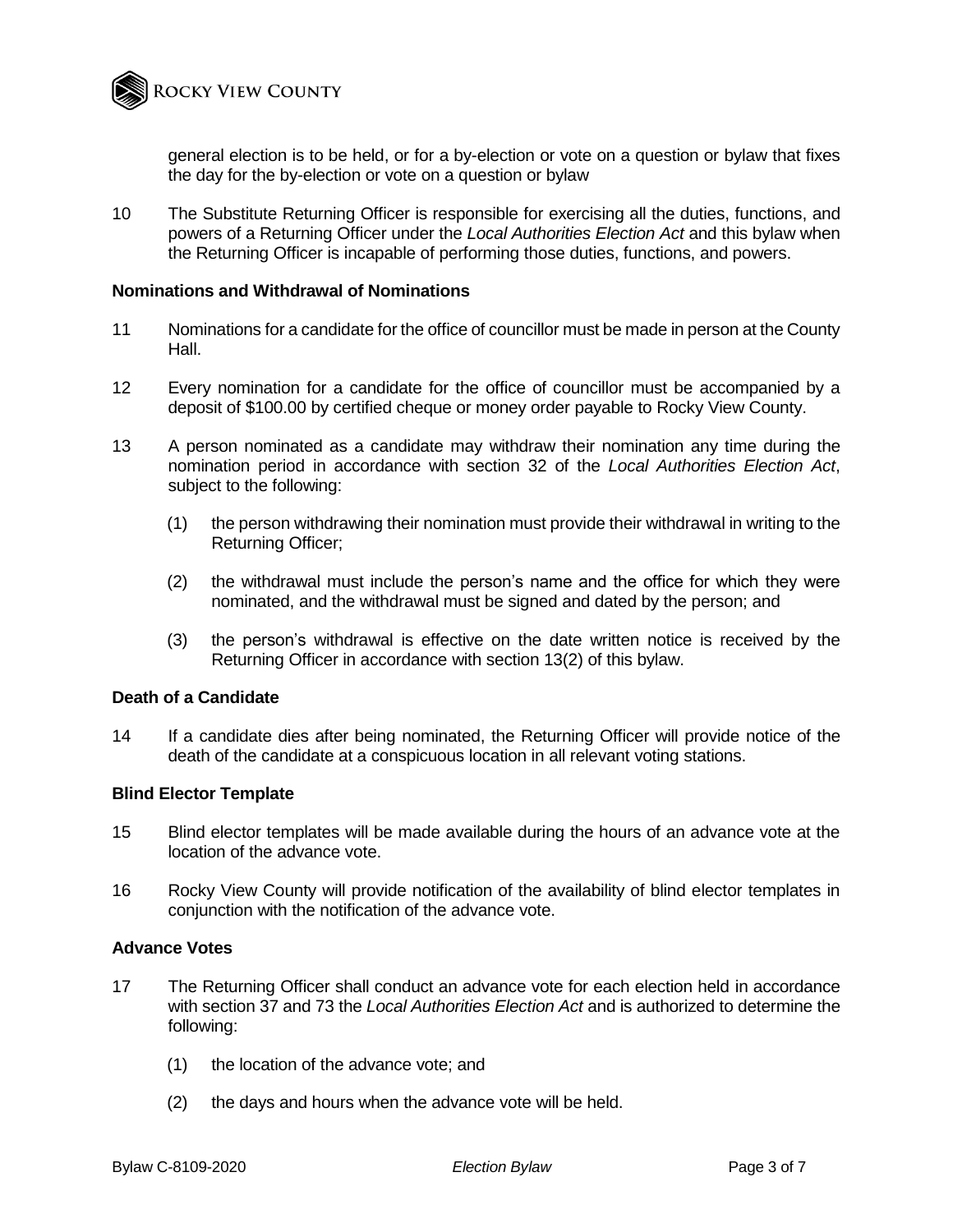

## **Voting Stations**

- 18 Each of Rocky View County's electoral divisions are considered to be their own voting subdivision pursuant to section 36(2) of the *Local Authorities Election Act*.
- 19 The Returning Officer designates the location of all voting stations for each voting subdivision pursuant to section 37 of the *Local Authorities Election Act*.
- 20 The Returning Officer is authorized to designate more than one voting station for each voting subdivision and the locations of those additional voting stations.

## **Voting Hours**

21 Every voting station will be kept open continuously on election day from 10:00 AM until 8:00 PM.

#### **Early Count**

22 The Returning Officer is authorized to begin counting ballots from the advance vote starting at 7:30 PM on election day at the counting centre.

#### **Severability**

23 Each provision of this bylaw is independent of all other provisions. If any provision of this bylaw is declared invalid for any reason by a court of competent jurisdiction, all other provisions of this bylaw remain valid and enforceable.

# **Transitional**

- 24 The following bylaws, and any amendments thereto, are repealed upon this bylaw passing and coming into full force and effect:
	- (1) Rocky View County Bylaw 3293-89, being the *Election Nomination Deposit Bylaw*;
	- (2) Rocky View County Bylaw C-6431-2007, being the *Municipal Election Bylaw*;
	- (3) Rocky View County Bylaw C-6888-2010, being the *Voter Identification Bylaw*;
	- (4) Rocky View County Bylaw C-6964-2010, being the *Campaign Disclosure Bylaw*;
	- (5) Rocky View County Bylaw C-7711-2017, being the *Modified Voting Procedure Bylaw*;
- 25 Bylaw C-8109-2020, being the *Election Bylaw*, is passed and comes into full force and effect when it receives third reading and is signed in accordance with the *Municipal Government Act*.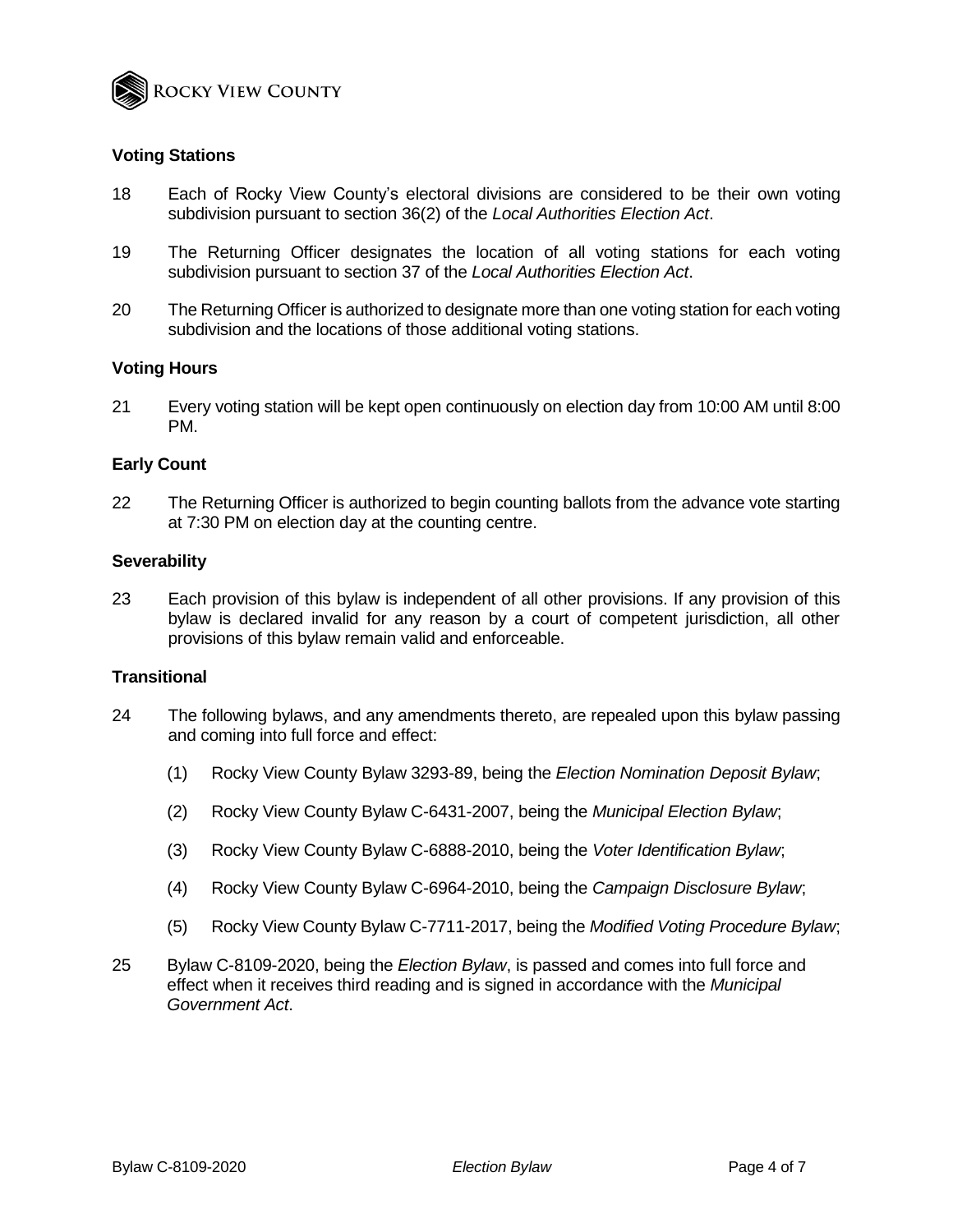

| READ A FIRST TIME IN COUNCIL this                                                                                                          | 24th day of November ,2020              |  |
|--------------------------------------------------------------------------------------------------------------------------------------------|-----------------------------------------|--|
| READ A SECOND TIME IN COUNCIL this                                                                                                         | $24$ <sup>th</sup> day of November 2020 |  |
| UNANIMOUS PERMISSION FOR THIRD READING this $\mathcal{A}$ ay of $\mathcal{N}_{\text{c}}$ $\mathcal{A}_{\text{c}}$ $\mathcal{A}_{\text{c}}$ |                                         |  |
| READ A THIRD TIME IN COUNCIL this                                                                                                          | $d4^{\mu}$ day of November 2020         |  |
|                                                                                                                                            |                                         |  |

G§J:5;). **Reeve** 

Chief Administrative Officer or Designate

*/Vov.enU1?1 cJtl* :Jo:JD **VOV VIIVA**<br>Date Bylaw Signed

Bylaw C-8109-2020 **Election Bylaw Election Bylaw** Page 5 of 7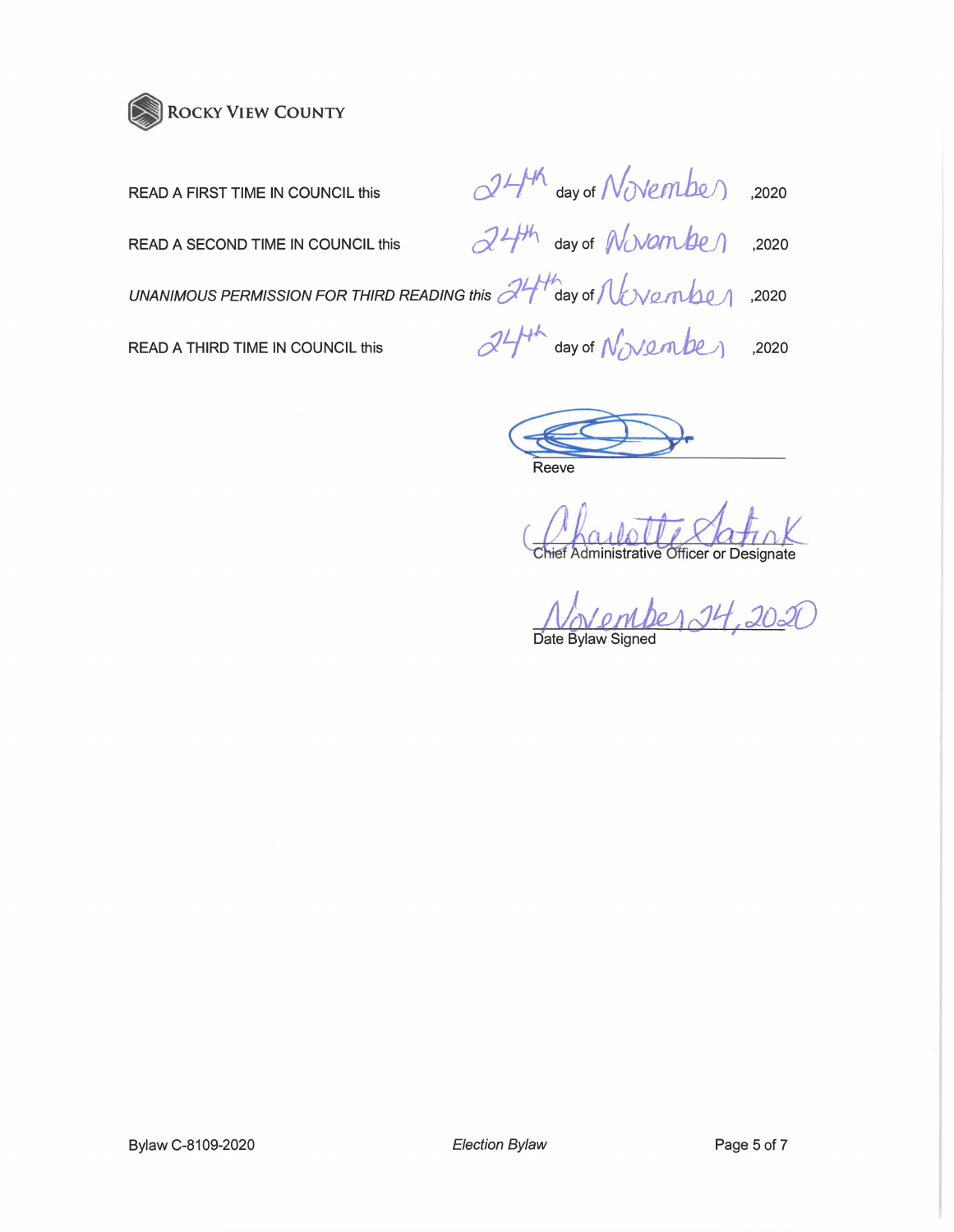

# **Bylaw C-8109-2020**

# **Schedule 'A' – Definitions**

- 1 **"Advance vote"** means a vote taken in advance of election day pursuant to section 1(a) of the *Local Authorities Election Act*.
- 2 **"Candidate"** means an individual who has been nominated to run for election in a local jurisdiction as a Councillor or school board trustee pursuant to section 1(e.1) of the *Local Authorities Election Act*.
- 3 **"Council"** means the duly elected Council of Rocky View County and includes the Mayor, Deputy Mayor, and all Councillors.
- 4 **"Councillor"** means a duly elected member of Council and includes the Mayor, Deputy Mayor, and all Councillors.
- 5 **"Counting centre"** means the County Hall.
- 6 **"County Hall"** means the County Hall located at 262075 Rocky View Point, Rocky View County, Alberta.
- 7 **"***Education Act***"** means the *Education Act*, RSA 2000, c E-0.3, as amended or replaced from time to time.
- 8 **"Election"** means a general election, by-election, and a vote on a bylaw or question pursuant to section 1(l) of the *Local Authorities Election Act*.
- 9 **"Elected authority"** means a council under the *Municipal Government Act* or a board of trustees under the *Education Act* pursuant to section 1(k) of the *Local Authorities Election Act*.
- 10 **"Electoral division"** means ward as defined and contemplated in the *Municipal Government Act.*
- 11 **"General election"** means an election held for all the members of an elected authority to fill vacancies caused by the passed of time pursuant to section 1(p) of the *Local Authorities Election Act.*
- 12 *"Local Authorities Election Act"* means the *Local Authorities Election Act*, RSA 2000, c L-21, as amended or replaced from time to time.
- 13 **"Local jurisdiction"** means a municipality or a school division as defined in the *Education Act* pursuant to section 1(r) of the *Local Authorities Election Act*.
- 14 **"***Municipal Government Act***"** means the *Municipal Government Act*, RSA 2000, c M-26, as amended or replaced from time to time.